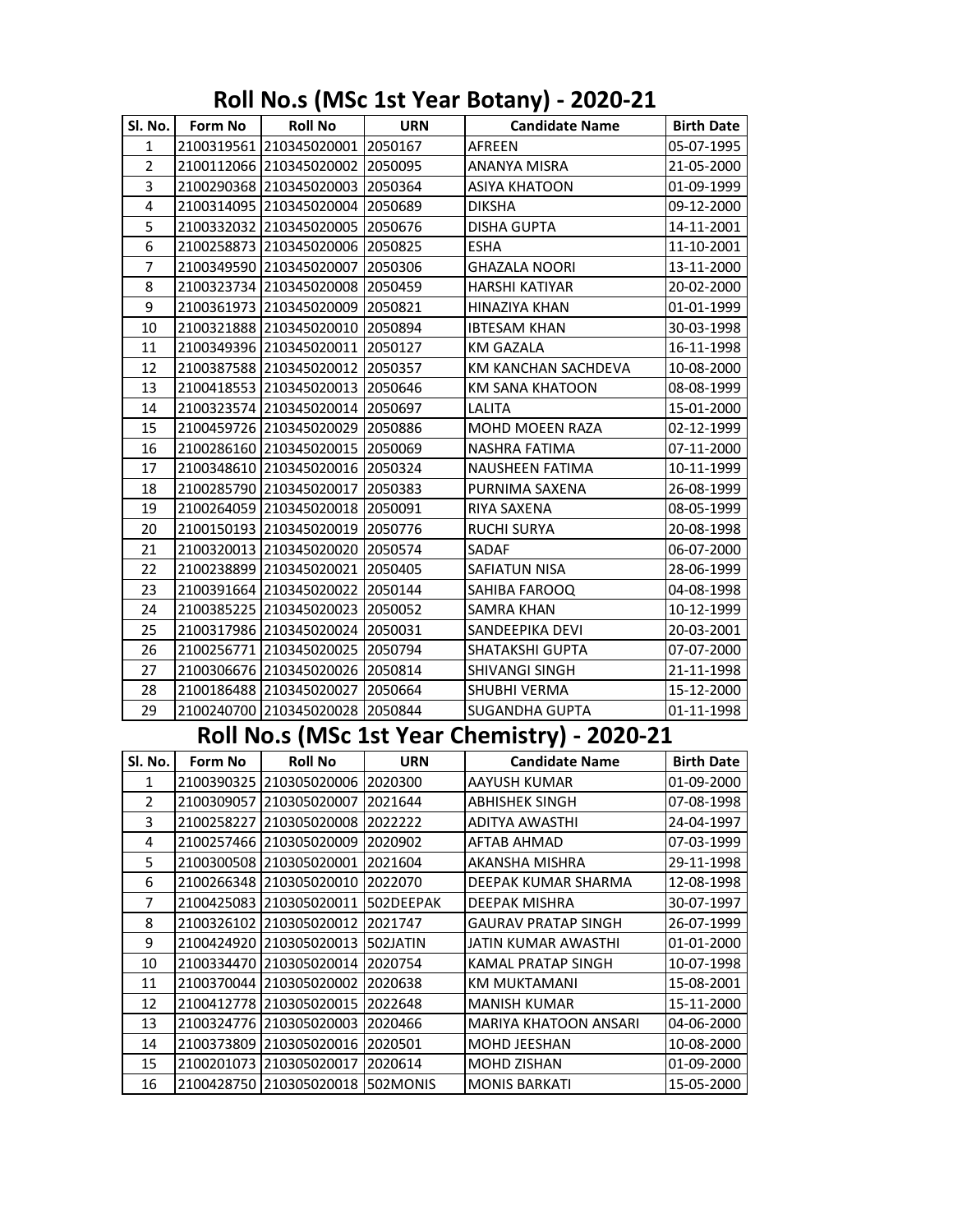| 17             |                                                | 2100368780 210305020004 2021532 |            | <b>NAZRANA BANO</b>    | 30-07-1997        |  |  |
|----------------|------------------------------------------------|---------------------------------|------------|------------------------|-------------------|--|--|
| 18             |                                                | 2100192226 210305020019         | 2020173    | NIPUN RASTOGI          | 10-11-2000        |  |  |
| 19             |                                                | 2100273487 210305020020         | 2022598    | RAMPAL VERMA           | 26-03-2001        |  |  |
| 20             |                                                | 2100250473 210305020005         | 2021256    | SIMRAN CHAURASIYA      | 16-04-2000        |  |  |
| 21             |                                                | 2100363583 210305020021         | 2022383    | SUDHANSHU RATHOUR      | 25-02-1998        |  |  |
|                | Roll No.s (MSc 1st Year Mathematics) - 2020-21 |                                 |            |                        |                   |  |  |
| Sl. No.        | Form No                                        | <b>Roll No</b>                  | <b>URN</b> | <b>Candidate Name</b>  | <b>Birth Date</b> |  |  |
| 1              |                                                | 2100386335 210355020001 2030794 |            | AMRITA BHARDWAJ        | 01-01-2000        |  |  |
| $\overline{2}$ |                                                | 2100442201 210355020002         | 502ANAM    | ANAM                   | 10-03-1996        |  |  |
| 3              |                                                | 2100380226 210355020003         | 502ANJALI  | ANJALI                 | 15-01-2000        |  |  |
| 4              |                                                | 2100405435 210355020004         | 502APARNA  | <b>APARNA RAI</b>      | 11-12-1999        |  |  |
| 5              |                                                | 2100263642 210355020018         | 2030712    | ASHISH MISHRA          | 20-08-1998        |  |  |
| 6              |                                                | 2100217067 210355020005         | 2030293    | <b>BUSHRA KHAN</b>     | 06-08-2000        |  |  |
| 7              |                                                | 2100342508 210355020006         | 2030716    | <b>FALAK NAAZ</b>      | 04-06-1998        |  |  |
| 8              |                                                | 2100386738 210355020007         | 2030480    | HIMANI AGNIHOTRI       | 26-03-2001        |  |  |
| 9              |                                                | 2100377176  210355020019        | 2030021    | INZAMAM HASAN KHAN     | 06-10-1999        |  |  |
| 10             |                                                | 2100250658 210355020008         | 2031101    | KUMKUM SRIVASTAVA      | 28-09-2001        |  |  |
| 11             |                                                | 2100400985 210355020009         | 2030844    | <b>MADHURI</b>         | 31-01-2000        |  |  |
| 12             |                                                | 2100406701 210355020010         | 2031019    | <b>MANSI GUPTA</b>     | 17-06-1997        |  |  |
| 13             |                                                | 2100238385 210355020011         | 2030317    | <b>MUSKAN</b>          | 04-07-1998        |  |  |
| 14             |                                                | 2100435927 210355020012         | 2030262    | NIGAR FATIMA           | 06-06-2000        |  |  |
| 15             |                                                | 2100495569 210355020013         | 2030867    | NIGAR FATMA            | 19-12-1997        |  |  |
| 16             |                                                | 2100173964 210355020020         | 2030579    | PRIYANCHAL SHRIVASTAVA | 14-05-2000        |  |  |
| 17             |                                                | 2100219510 210355020021         | 2030985    | RITURAJ SHUKLA         | 10-07-2000        |  |  |
| 18             |                                                | 2100383589 210355020014         | 502SABA    | SABA KHANUM            | 16-02-2000        |  |  |
| 19             |                                                | 2100290486 210355020015         | 2031051    | SAIMA KHANAM           | 14-05-1998        |  |  |
| 20             |                                                | 2100239688 210355020016         | 2030044    | SAUMYA SRIVASTAVA      | 14-07-1999        |  |  |
| 21             |                                                | 2100197892 210355020022         | 2030060    | SAURABH DEVAL          | 02-12-1997        |  |  |
| 22             |                                                | 2100374930 210355020023         | 2030905    | SHAHZEB KHAN           | 15-06-1996        |  |  |
| 23             |                                                | 2100232608 210355020024         | 2030731    | SHUBHAM SHARMA         | 26-12-1999        |  |  |
| 24             |                                                | 2100220108 210355020017         | 2030088    | TASKEEN SHAGUFTA       | 01-07-1997        |  |  |

## **Roll No.s (MSc 1st Year Physics) - 2020-21**

| Sl. No. | <b>Form No</b> | <b>Roll No</b> | <b>URN</b>  | <b>Candidate Name</b>       | <b>Birth Date</b> |
|---------|----------------|----------------|-------------|-----------------------------|-------------------|
| 1       | 2100269314     | 1210335020001  | 2010788     | <b>ANJALI YADAV</b>         | 15-07-2000        |
| 2       | 2100269134     | 1210335020002  | 2010917     | ANURADHA YADAV              | 17-08-1996        |
| 3       | 2100351737     | 210335020011   | 2010385     | ARBAB AMIN ANSARI           | 06-01-1996        |
| 4       | 2100281573     | 210335020012   | 2010458     | <b>ARPIT KUMAR</b>          | 15-07-1999        |
| 5       | 2100373046     | 210335020003   | 502BUSHRA   | <b>BUSHRA</b>               | 15-10-1999        |
| 6       | 2100373079     | 210335020004   | 502DAKSHITA | DAKSHITA SINGH              | 17-09-1998        |
| 7       | 2100290161     | 210335020013   | 2011390     | <b>FARZAN AZIZ</b>          | 19-07-1996        |
| 8       | 2100274351     | 210335020005   | 2010897     | <b>GARIMA AWASTHI</b>       | 20-10-2002        |
| 9       | 2100366189     | 210335020006   | 2011477     | <b>GULAFSHA</b>             | 25-08-1998        |
| 10      | 2100353025     | 210335020014   | 2010180     | <b>HARSHIT YADAV</b>        | 07-04-2001        |
| 11      | 2100487878     | 210335020015   | 2010130     | <b>KRISHAN GOVIND DUBEY</b> | 09-09-1998        |
| 12      | 2100433450     | 1210335020016  | 2010475     | <b>MOHD ARIF</b>            | 10-07-1994        |
| 13      | 2100384609     | 1210335020017  | 2010082     | <b>SAMIR ALI</b>            | 11-07-1998        |
| 14      | 2100294803     | 210335020007   | 2010507     | SANAF NAZ                   | 30-06-2000        |
| 15      | 2100324860     | 210335020008   | 2010972     | SHIKHA YADAV                | 15-08-2000        |
| 16      | 2100309972     | 210335020009   | 502SIMRAN   | <b>SIMRAN KAPOOR</b>        | 08-10-1997        |